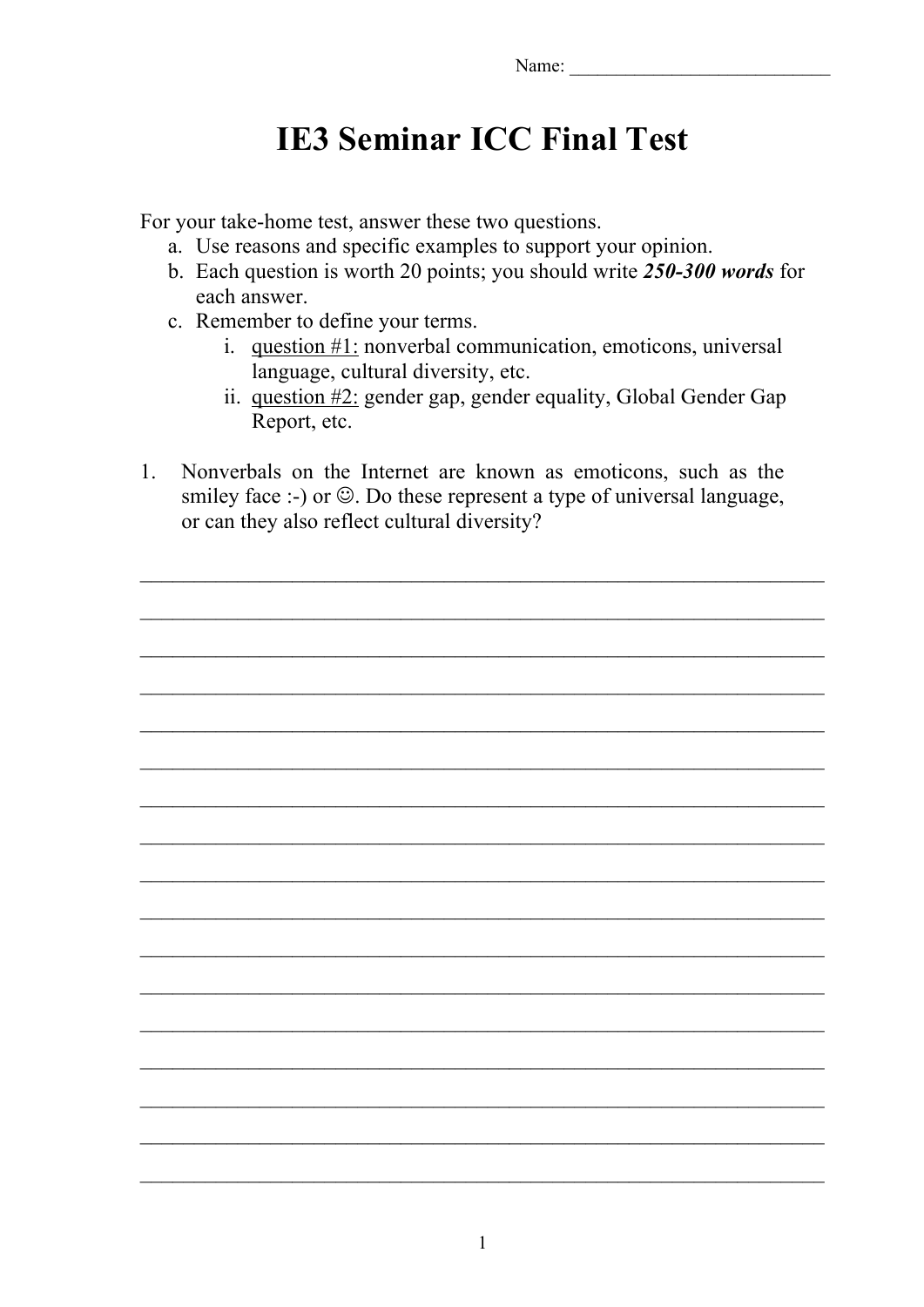| Name: |
|-------|
|       |
|       |
|       |
|       |
|       |
|       |
|       |
|       |
|       |
|       |
|       |
|       |
|       |
|       |
|       |
|       |
|       |
|       |
|       |
|       |
|       |
|       |
|       |
|       |
|       |
|       |
|       |
|       |
|       |
|       |
|       |
|       |
|       |
|       |
|       |
|       |
|       |
|       |
|       |
|       |
|       |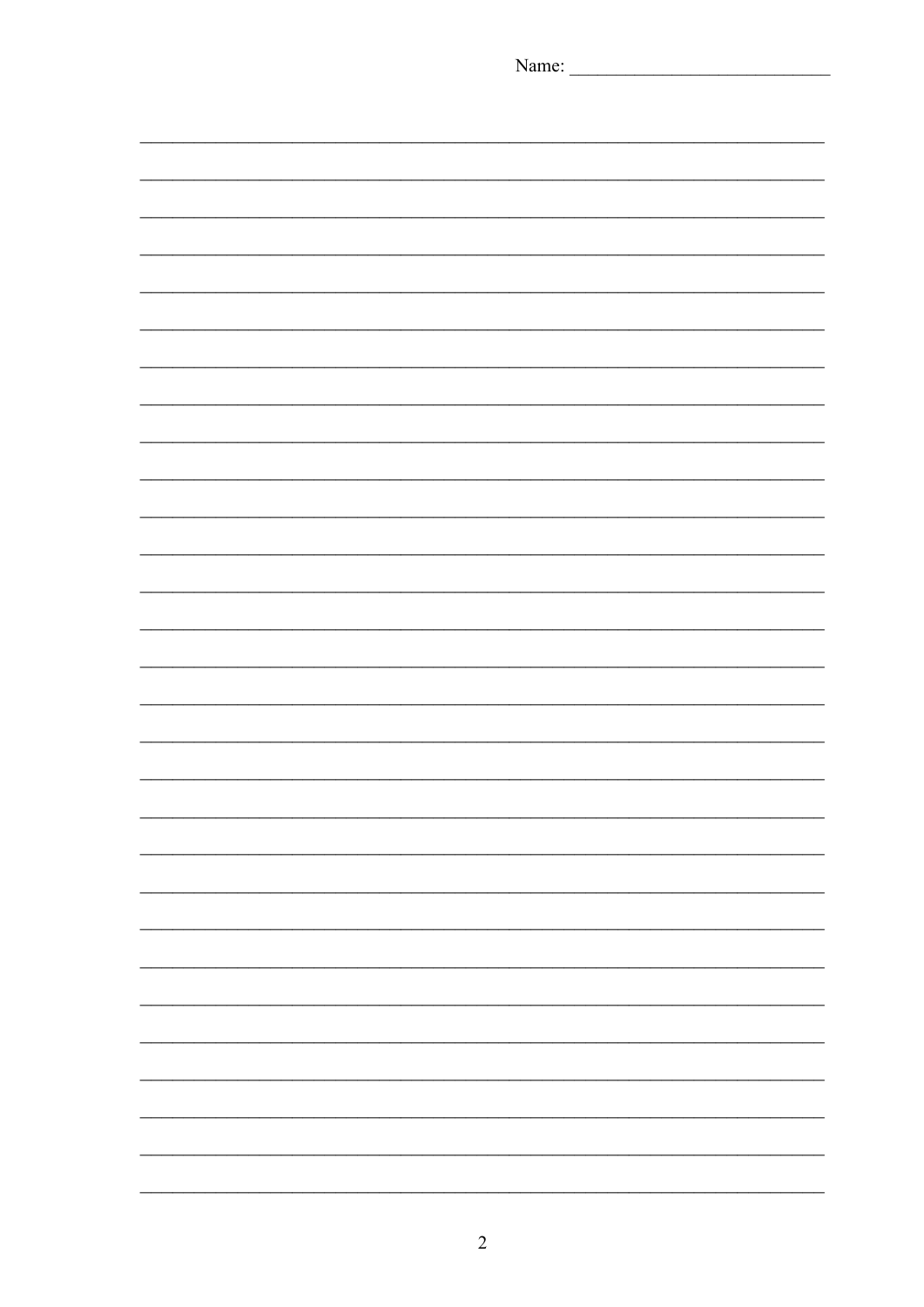Why are women worldwide not treated as equal to men? What are  $\overline{2}$ . the benefits to society when gender equality improves?